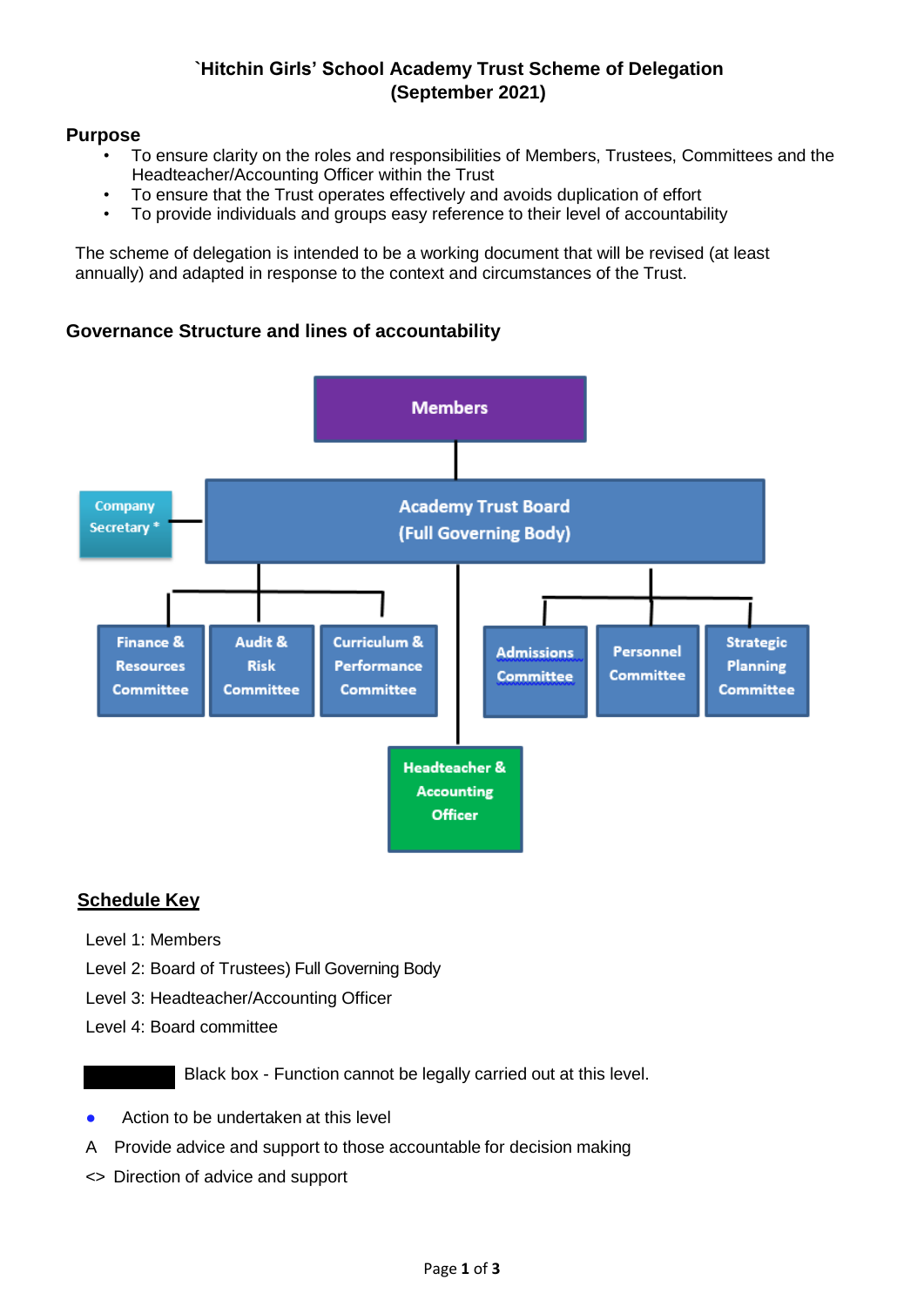# **`Hitchin Girls' School Academy Trust Scheme of Delegation (September 2021)**

| <b>Area</b>                         | <b>Decision</b>                                                                                                                                                                                    |                    |                              |           |           |  |  |
|-------------------------------------|----------------------------------------------------------------------------------------------------------------------------------------------------------------------------------------------------|--------------------|------------------------------|-----------|-----------|--|--|
|                                     |                                                                                                                                                                                                    | <b>Member</b><br>s | <b>Trust</b><br><b>Board</b> | <b>HT</b> | C'mtee    |  |  |
|                                     |                                                                                                                                                                                                    |                    |                              |           |           |  |  |
| <b>Governance Framework</b>         |                                                                                                                                                                                                    |                    |                              |           |           |  |  |
| People                              | Members: Appoint/Remove                                                                                                                                                                            | $\bullet$          |                              |           |           |  |  |
|                                     | <b>Trustees: Appoint/Remove</b>                                                                                                                                                                    | $\bullet$          |                              |           |           |  |  |
|                                     | Role descriptions for Members                                                                                                                                                                      | $\bullet$          |                              |           |           |  |  |
|                                     | Role descriptions for Trustees/chair/ specific roles/ committee members: agree                                                                                                                     |                    | $\bullet$                    | $\lt$ A   |           |  |  |
|                                     | Parent Trustees: minimum of 2 elected or otherwise appointed                                                                                                                                       |                    |                              |           |           |  |  |
|                                     | Trust Committee chairs: Appoint/remove                                                                                                                                                             |                    | $\bullet$                    | $\lt$ A   |           |  |  |
|                                     | Clerk to the LGB: Appoint/Remove                                                                                                                                                                   |                    |                              |           |           |  |  |
| Systems<br>and<br><b>Structures</b> | Articles of Association: Agree/Review                                                                                                                                                              | $\bullet$          | $\lt$ A                      | < A       |           |  |  |
|                                     | Governance structure (committees) for the trust: establish and review annually                                                                                                                     |                    | $\bullet$                    | $\lt$ A   |           |  |  |
|                                     | Terms of reference for trust committees (including audit): Agree annually                                                                                                                          |                    | $\bullet$                    | $\lt A$   |           |  |  |
|                                     | Terms of reference for committees: agree and review annually                                                                                                                                       |                    |                              | $\lt$ A   |           |  |  |
|                                     | Skills audit: complete and recruit to fill gaps                                                                                                                                                    |                    |                              | < A >     | $\bullet$ |  |  |
|                                     | Annual self-review of trust board and committee performance: complete<br>annually                                                                                                                  |                    |                              |           |           |  |  |
|                                     | Chair's performance: carry out 360 review periodically                                                                                                                                             |                    | $\bullet$                    |           |           |  |  |
|                                     | Trustee member contribution: review annually                                                                                                                                                       |                    | $\bullet$                    |           |           |  |  |
|                                     | Succession: plan                                                                                                                                                                                   |                    | $\bullet$                    | < A >     | $\bullet$ |  |  |
|                                     | Annual schedule of business for trust board: agree                                                                                                                                                 |                    | $\bullet$                    | $\lt A$   |           |  |  |
| <b>Reporting</b>                    |                                                                                                                                                                                                    |                    |                              |           |           |  |  |
| <b>Reporting</b>                    | Trust governance details on website: ensure                                                                                                                                                        |                    | $\bullet$                    | < A       |           |  |  |
|                                     | School governance details on school website: ensure                                                                                                                                                |                    | $\bullet$                    | < A       |           |  |  |
|                                     | Register of all interests, business, pecuniary, loyalty for members/trustees:<br>establish and publish                                                                                             |                    | $\bullet$                    | $\lt$ A   |           |  |  |
|                                     | Annual report on performance of the trust: submit to members and publish                                                                                                                           |                    | $\bullet$                    | $\lt$ A   |           |  |  |
|                                     | Annual report and accounts including accounting policies, signed statement on<br>regularity, propriety and compliance, incorporating governance statement<br>demonstrating value for money: submit |                    | $\bullet$                    | $\lt$ A   |           |  |  |